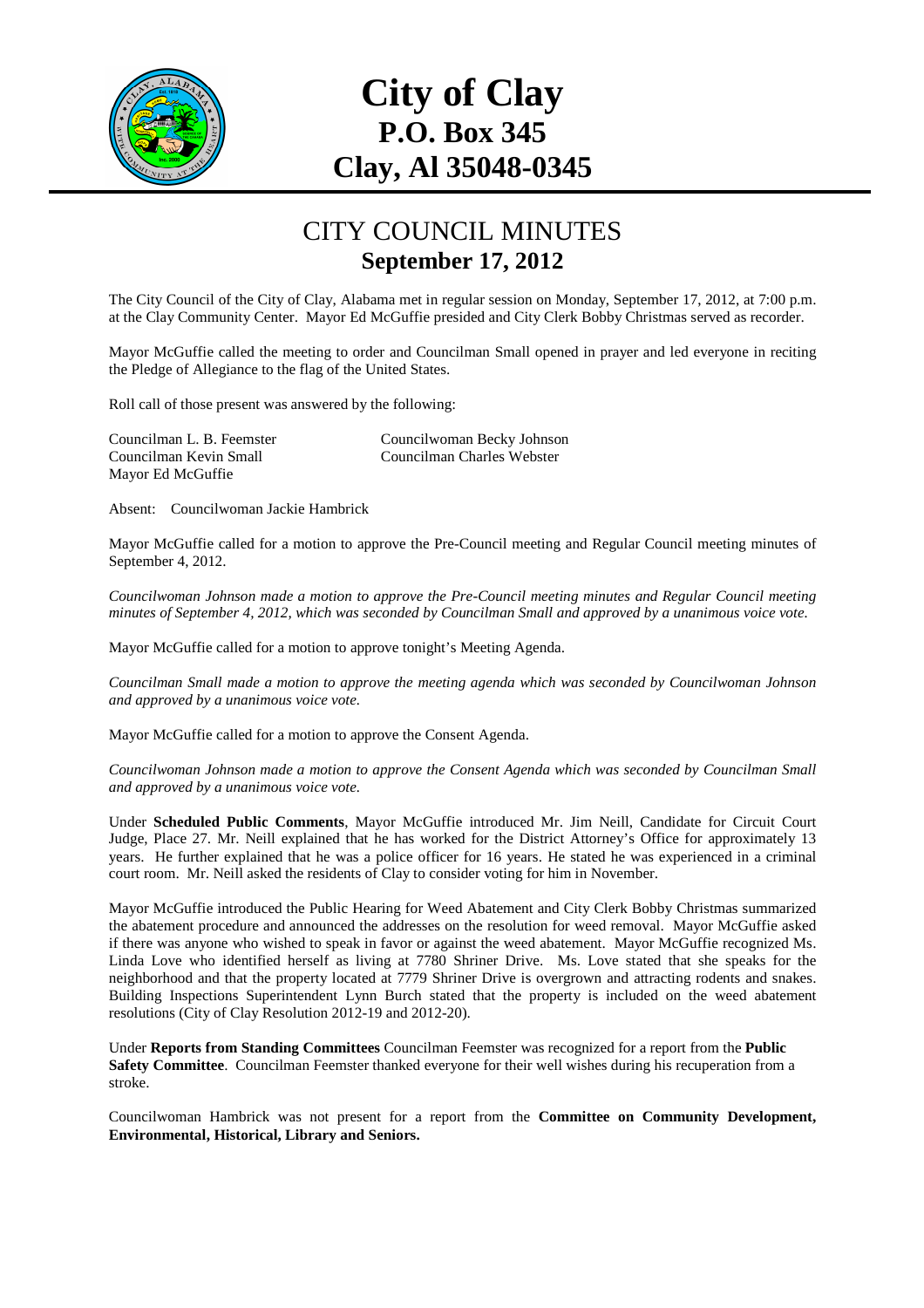

## **CITY OF CLAY CITY COUNCIL MINUTES September 17, 2012**

Councilwoman Johnson was recognized for a report from the **Committee on Annexation, Business, Census, Planning & Zoning and Schools**. She announced that the Chamber of Commerce luncheon would be held on Tuesday September 18. She invited everyone to attend the Center Point Fire Department's Breast Cancer Kickoff on October 2 from 5:00pm to 8:00 pm at Center Point Fire Station Number 1. Councilwoman Johnson also announced that October is Breast Cancer Awareness month. She stated that she had spoken with several residents of Clay regarding the Public Hearing to amend the Business License Ordinance for Pawn Brokers, and that the owners of Pee Wee's Pawn Shop has found a different location outside of the city of Clay for their second shop.

*Councilwoman Johnson made a motion to leave the Business License Schedule as written, which was seconded by Councilman Small and approved by a unanimous voice vote.* 

Under **Committee on Building Inspections, Sanitation, Streets and Utilities** Councilman Small announced that Faith United Methodist Church will dedicate a plaque at their flag pole in honor of Staff Sargent Michael Hosey. He stated that he would like for the city to dedicate the arched bridge at Cosby Lake in honor of Staff Sargent Michael Hosey.

*Councilman Small made a motion to purchase a plaque for a dedication ceremony at a later date, which was seconded by Councilwoman Johnson and approved by a unanimous voice vote.* 

Councilman Webster was recognized for a report from the **Committee on Parks and Recreation**. He announced that Building Inspection Superintendent Lynn Burch has acquired bids for mulching the remaining tornado debris at the park and that one bid is \$141,000.00. He stated that the City has acquired a 30 day burn permit from the Jefferson County Department of Health and that the City began burning on Friday and continued through the weekend with the hope to burn the remaining debris in the near future. Councilman Webster stated that the new Park Superintendent has been successful in establishing lines of communication with the directors of the youth sports leagues.

Under **Reading of Petitions, Applications, Complaints, Appeals, Communications, etc**. there was nothing to report.

Under the **City Clerk's Report**, City Clerk Bobby Christmas reported the account balances in the 4 & 5 Cent Gasoline Fund =  $$82,455.59$ ; 7 Cent Gasoline Fund =  $$158,878.21$ ; Capital Improvement Fund =  $$106,672.13$ ; Contractors Bond = \$58,375.76; General Fund = \$359,698.49; Library Fund = \$9,082.33; and Senior Citizens Fund  $= $337.14.$ 

Under **Resolutions, Ordinances, Orders and Other Business** Mayor McGuffie called for a motion to enter into unanimous consent.

*Councilman Feemster made a motion to suspend the regular rules of order and enter into unanimous consent which was seconded by Councilman Webster*.

The motion was put before the council and a roll call vote was conducted with the results as follows:

Yeas: Councilmembers Feemster, Johnson, Small, Webster, and Mayor McGuffie.

Nays: None.

Mayor McGuffie introduced Resolution 2012 – 20, A Resolution Authorizing the Elimination of a Nuisance Upon Private Property, which was read by City Clerk Bobby Christmas.

*Councilman Small made a motion to approve Resolution 2012-20 which was seconded by Councilman Feemster.* 

The motion was put before the council and a roll call vote was conducted with the results as follows: